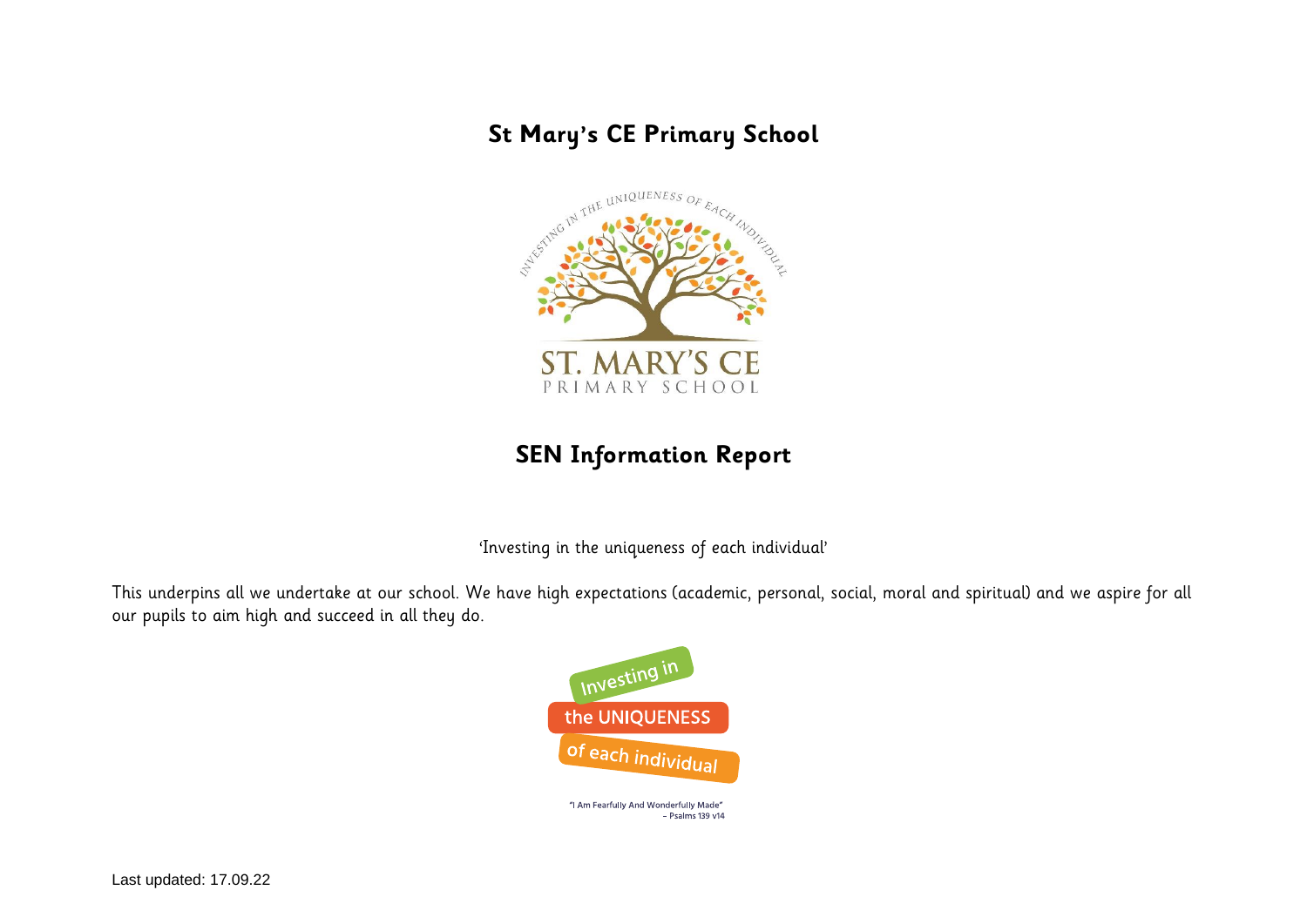#### **Contents**

- 1. [Our school's approach to supporting pupils with SEND](#page-2-0)
- 2. [Catering for different kinds of SEND](#page-2-1)
- 3. [Key staff and expertise](#page-3-0)
- 4. [Identifying pupils with SEND](#page-4-0)
- 5. [Consulting with pupils and parents](#page-5-0)
- 6. [Involving key stakeholders](#page-6-0)
- 7. Progressing towards outcomes
- 8. [Transition support](#page-7-0)
- 9. [Teaching approach](#page-6-1)
- 10. [Adaptations to the curriculum and learning environment](#page-7-1)
- 11. [Inclusivity in activities](#page-8-0)
- 12. [Supporting emotional and social development](#page-8-1)
- 13. [Online safety](#page-9-0)
- 14. [Evaluating effectiveness](#page-9-1)
- 15. [Handling complaints](#page-10-0)
- 16. [Local Offer](#page-10-1)
- 17. [Named contacts](#page-11-0)
- 18. [Additional support](#page-12-0)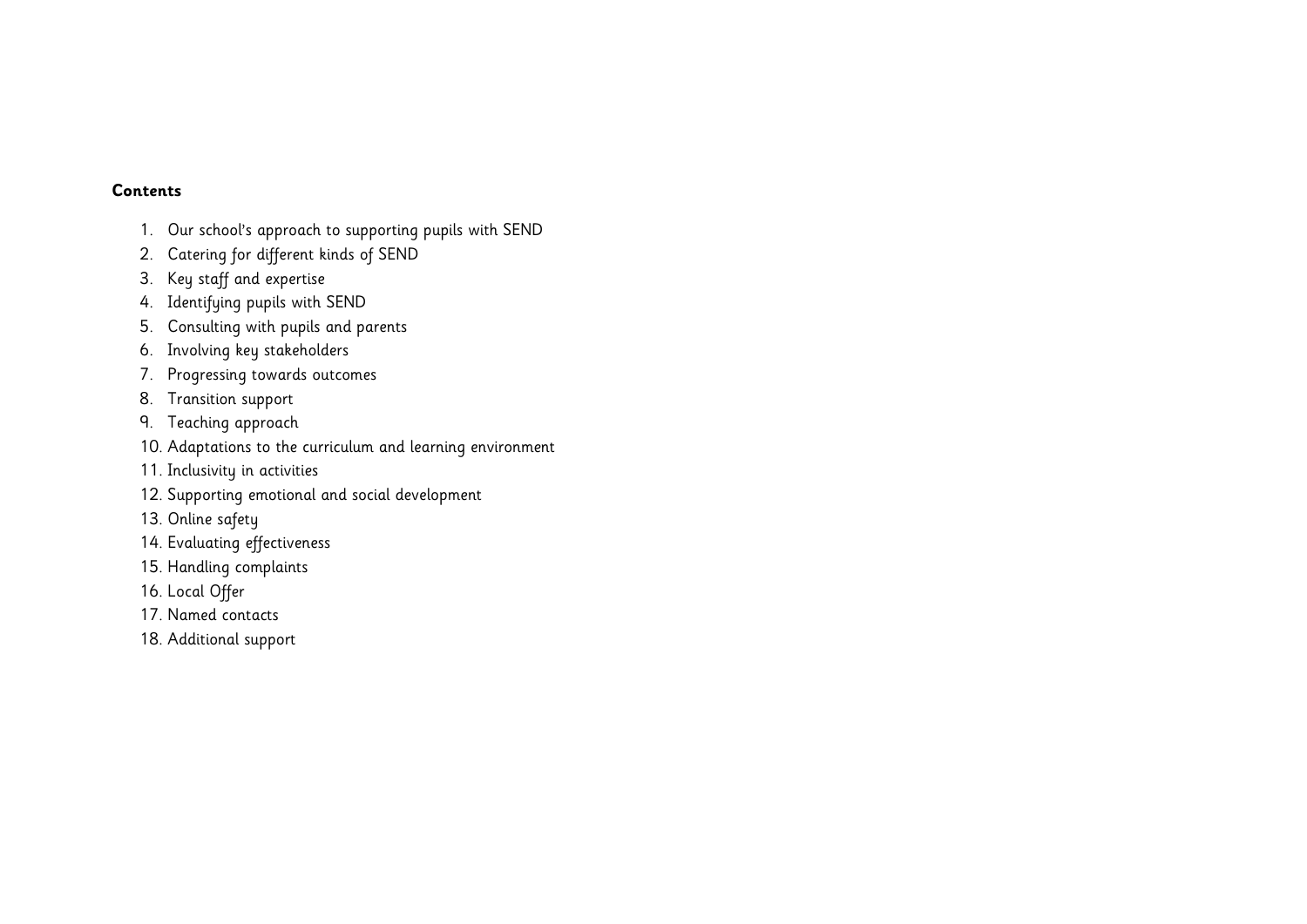### <span id="page-2-0"></span>**Our school's approach to supporting pupils with SEND**



We are a church school with the motto**:** 'Investing in the uniqueness of each individual". As such we celebrate our children's strengths, interests and individuality. We have high expectations and aspirations for all our children. All our children are entitled to a broad, balanced and relevant education and to feel secure, safe and valued. They are all encouraged to participate fully in the life of our school and take advantage of the many extracurricular activities we have on offer including after school clubs, trips and residential visits. All our teachers are teachers of children with SEND and are responsible for their progress and development. We aim to follow the graduated approach outlined in the DfE's 'SEND Code of Practice: 0 to 25 years'. By having quality first teaching and regular planned assessments, we are able to monitor the progress of all pupils to aid the earliest possible identification of SEND.



## <span id="page-2-1"></span>**Catering for different kinds of SEND**

**Communication and interaction**. We recognise that the needs of pupils with speech, language and communication needs are different and will change over time. The SENCO, Ms Saunderson-Darkes, works with pupils, parents and language and communication experts (where necessary) to ensure pupils with communication and interaction difficulties reach their potential.

**Cognition and learning.** We understand that learning difficulties cover a wide range of needs, such as moderate learning difficulties (MLD), severe learning difficulties (SLD), profound and multiple learning difficulties (PMLD) and specific learning difficulties (SpLD), affect one or more specific aspects of learning. We offer these pupils a range of support suitable to their needs, including one-to-one tuition.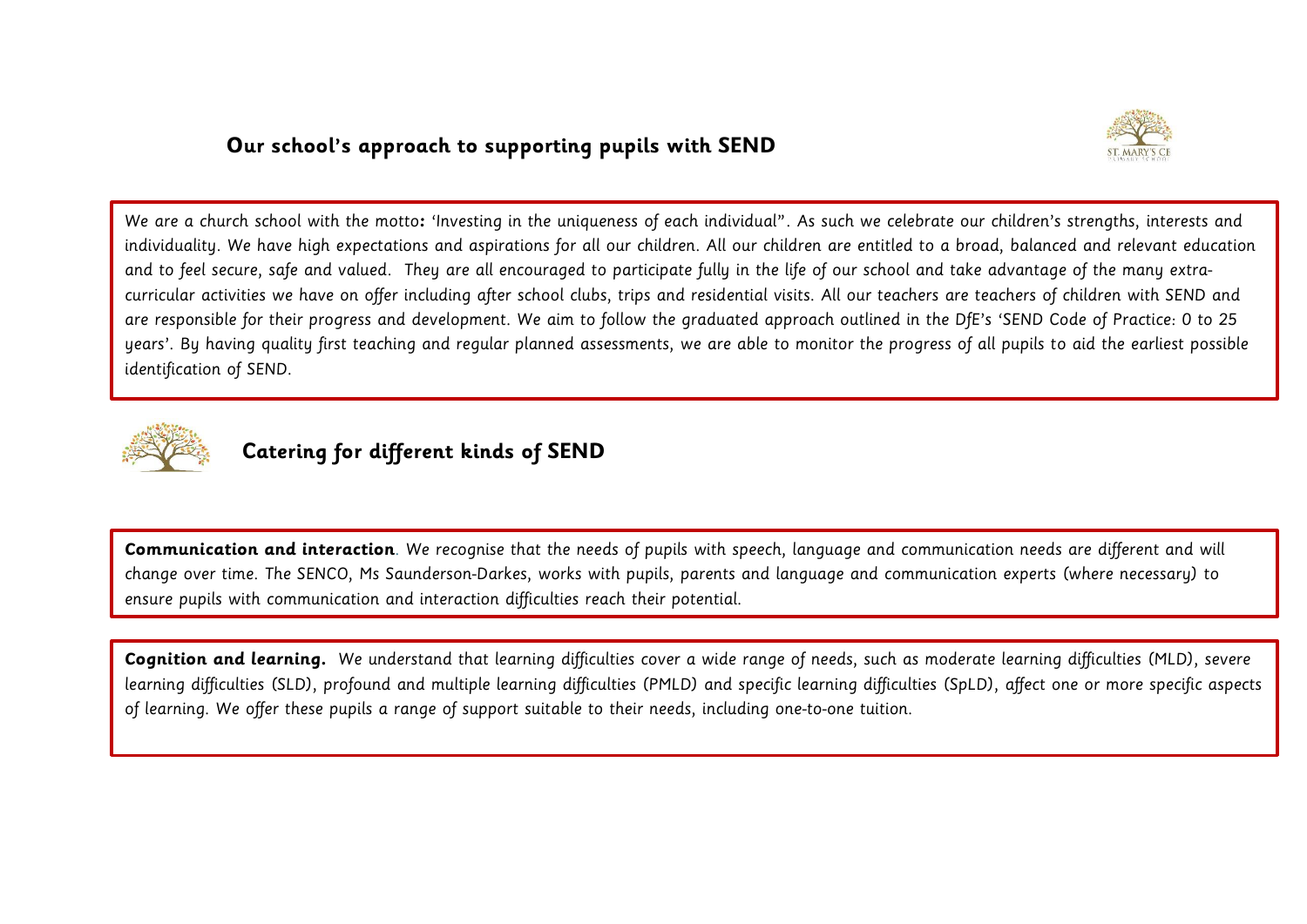**Social, emotional and mental health.** We understand that pupils may experience a wide range of social and emotional difficulties that manifest themselves in many ways. They may reflect underlying mental health difficulties such as anxiety or depression. We have an Emotional Wellbeing Lead and a fully-trained Mindfulness coach, as well as a Social, Emotional and Mental Health (SEMH) Policy to support pupils with these difficulties.

**Sensory and/or physical needs**. We understand that impairments that prevent or hinder pupils from using the school facilities, such as vision impairment (VI), do not necessarily have SEND. We are aware that some conditions can be age-related and can fluctuate over time. A pupil with a disability is covered by the definition of SEND if they require special educational provision. In line with our Accessibility Policy we have made adjustments to the school building to accommodate pupils with specific physical needs.

<span id="page-3-0"></span>

#### **The SENCO**

| Name of staff member   | Email address                                 | Phone number |
|------------------------|-----------------------------------------------|--------------|
| Ms A.Saunderson-Darkes | <sub>I</sub> maadarkes@stmarysceprimary.co.uk | 01642581716  |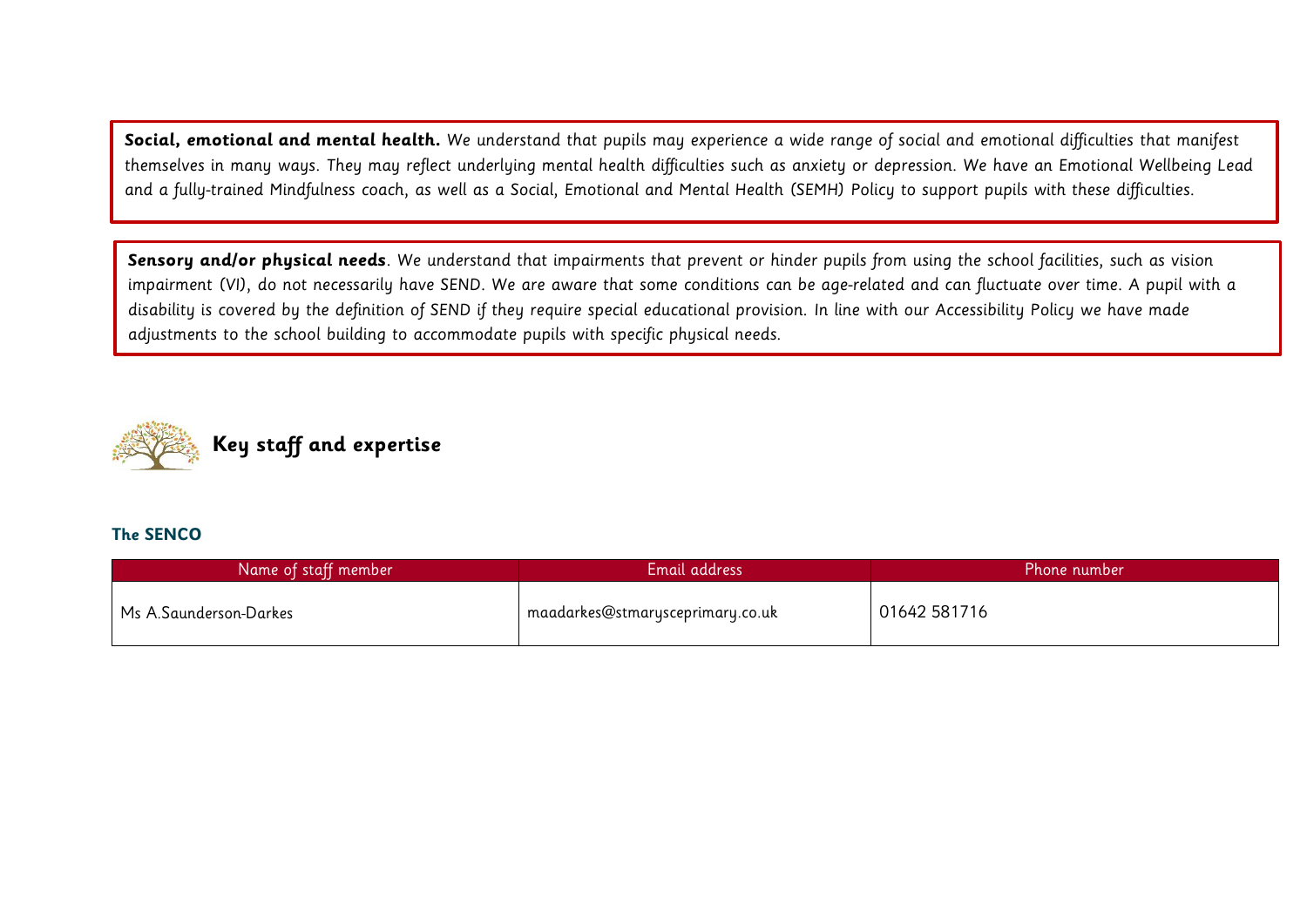### **Securing and deploying expertise**

At St Mary's we believe that all members of staff –teachers and teaching assistants are teachers of SEND. They are supported by Ms Saunderson-Darkes, the SENCO who identifies and facilitates their ongoing training. Staff have accessed specific training to raise awareness and gain key skills in the following areas: Autism, Attachment Disorder, Anxiety, Dyslexia, CAMH's, Adverse Childhood Experiences, Dyscalculia, Diebetes, Epilepsy to name but a few.

We employ a specialist teaching service to make specific assessments of pupils as required. Interventions may be in the form of small group work or one to one support as appropriate. They may be carried out by the class teacher, higher level teaching assistant or teaching assistant, according to need.

#### **Equipment and facilities**

<span id="page-4-0"></span>**Identifying and assessing pupils with SEND** according to our Accessibility plan. We have ramps to ensure accessibility for all our children. According to need and within budget restrictions the school sources and uses specialist equipment as necessary, this is being further developed



In line with our Curriculum policy, classroom teachers will conduct regular progress assessments for all pupils, with the aim of identifying pupils who are making less than expected progress. A pupil is defined as having SEND if they have a significantly greater difficulty in learning than most others of the same age or a disability or health condition that prevents or hinders them from making use of educational facilities used by peers of the same age in mainstream schools. Under the Equality Act 2010, a disability is a physical or mental impairment which has a long-term and substantial adverse effect on a person's ability to carry out normal day-to-day activities.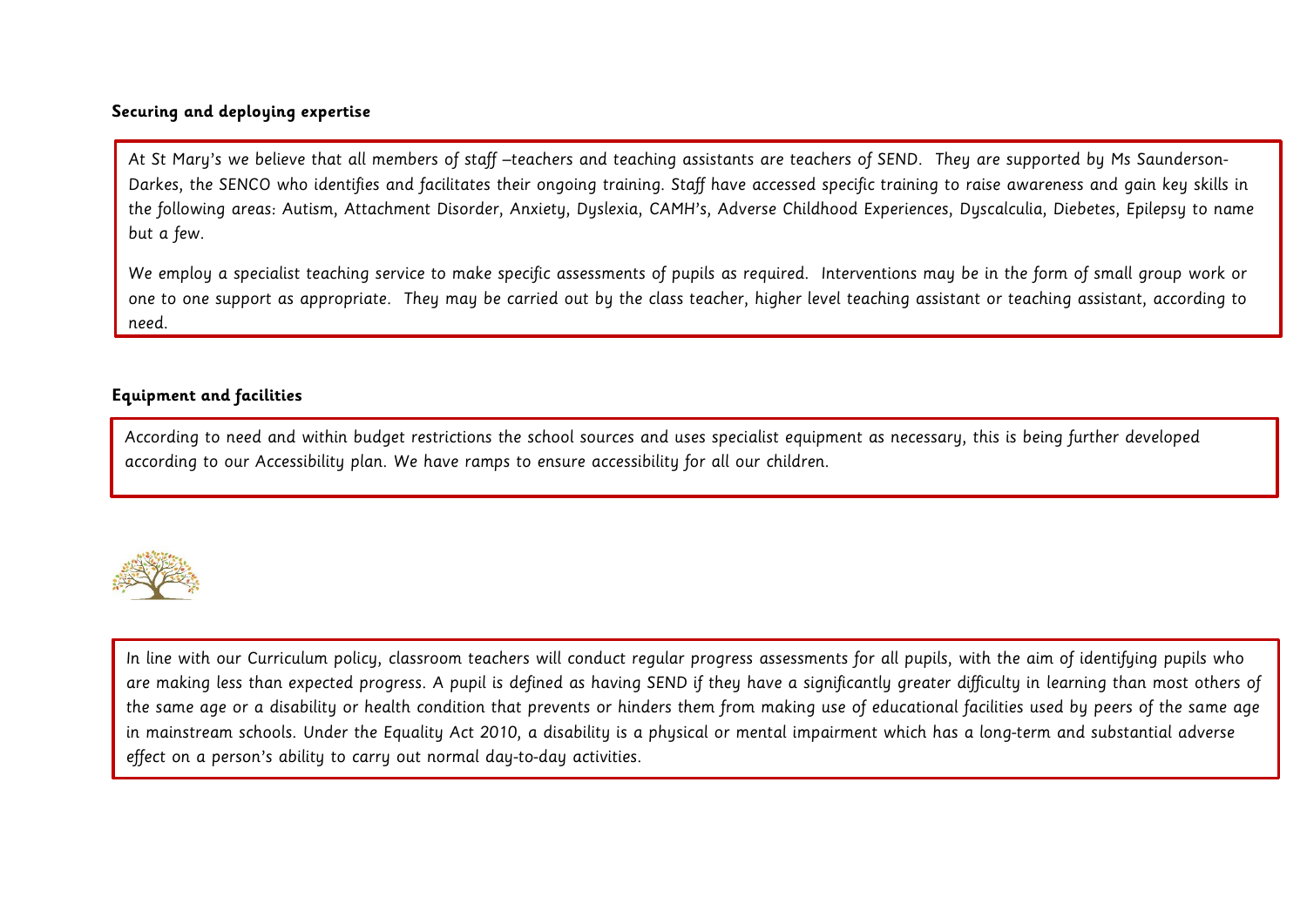

### <span id="page-5-0"></span>**Consulting with pupils and parents**

#### **Parents**

At St Mary's we see the relationship between home and school as a firm partnership. Therefore, parents and carers are always formally notified if their child needs SEND support. Furthermore, the class teacher and, where appropriate, the SENCO meets with parents or carers and the pupil at least three times a year to discuss their child's successes, aims and challenges. This may be via a face to face meeting, a telephone call or a Zoom meeting. Together they draw up a one page profile with agreed SMART targets that are regularly reviewed. They discuss the provision put in place at school to help the pupil achieve the targets and how best they can support the child outside of school. Parents can communicate with school at any time through email, Schoolping, by telephone or by making an appointment to see the class teacher, SENCO or Head teacher.

### **Pupils**

As far as possible the pupil is involved in creating their own One Page Profile with their family and class teacher. Their thoughts, opinions and ideas are regularly sought through discussion and pupil voice questionnaires. Pupils with SEND are represented by their peers at the school council, and indeed, are often elected to be School Council Representatives. They meet regularly with the academy councillor responsible for SEND.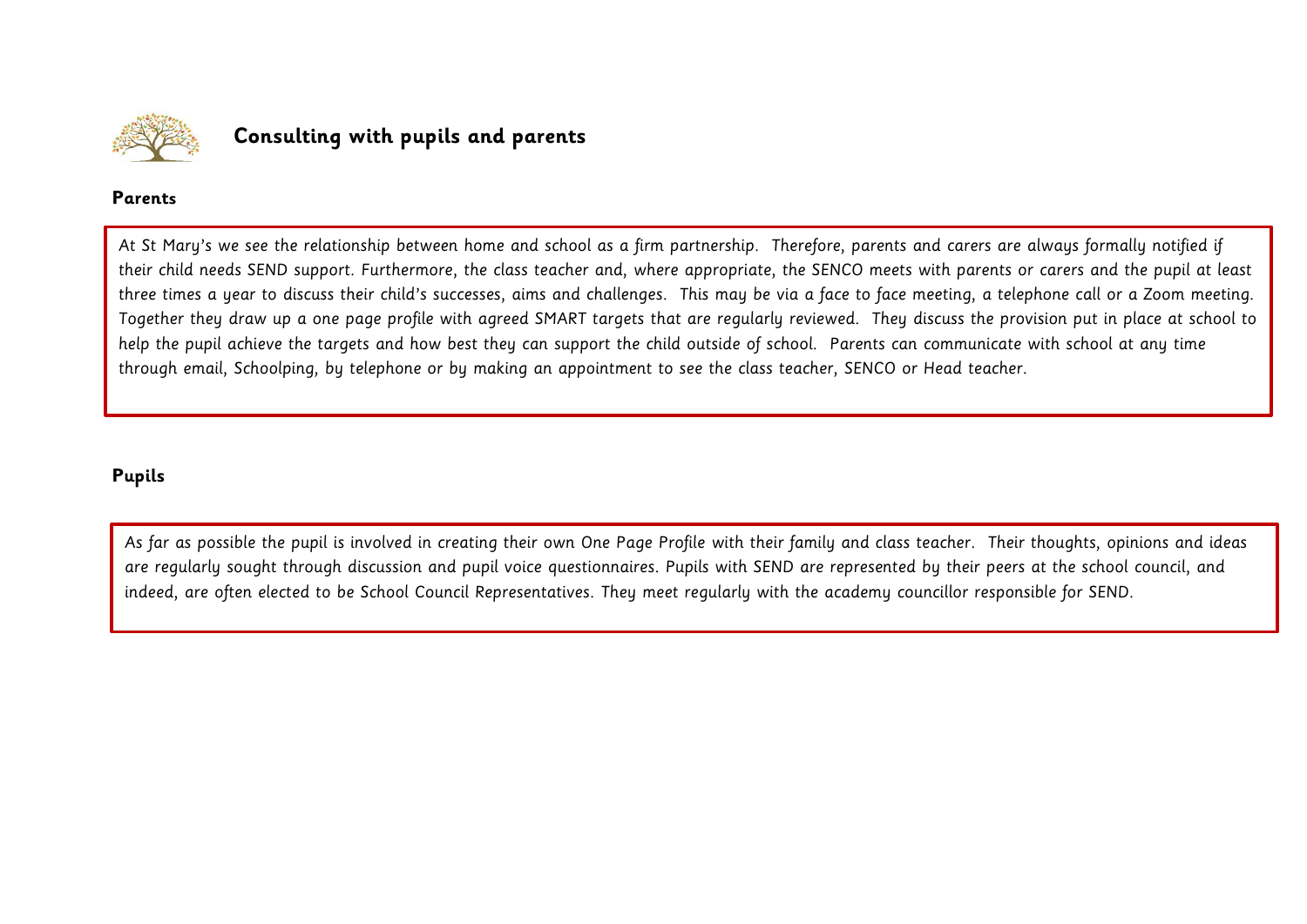

### <span id="page-6-0"></span>**Involving key stakeholders**

The school works closely with local education, health and social care services to ensure pupils get the right support. The school assists the LA in carrying out their statutory duties under the Children and Families Act 2014, by ensuring that services work together where this promotes children and young people's wellbeing or improves the quality of special educational provision (Section 25 of the Children and Families Act 2014). The SENCO liaises with early years providers, other schools, educational psychologists, health and social care professionals, and independent or voluntary bodies to support SEND children. In addition, where there is a need the school employs a Specialist Teaching Services to assess literacy and numeracy needs and to write bespoke recommendations. On site we have a fully trained Mindfulness lead teacher and an Emotional Well-being lead. Information on other key support that we access is in the section 'Additional Support'



### <span id="page-6-1"></span>**Teaching approach**

Teaching focuses on the pupil as an individual, not allowing their SEND to become a label. Support is tailored to the needs of the individual with a focus on pre-teaching and post-teaching interventions to allow pupils, where possible, to access the curriculum a long side their peers. Ongoing assessment, SMART targets, and their One Plan and are reviewed regularly with the SENCO, class teacher and parents. Some children with SEND have an Educational Health Care Plan (EHCP) 'The purpose of an EHC plan is to make special educational provision to meet the special educational needs of the child or young person, to secure improved outcomes for them across education, health and social care and, as they get older, prepare them for adulthood.' SEND Code of Practice 2014. review process and often convene / hold annual review meetings on its behalf.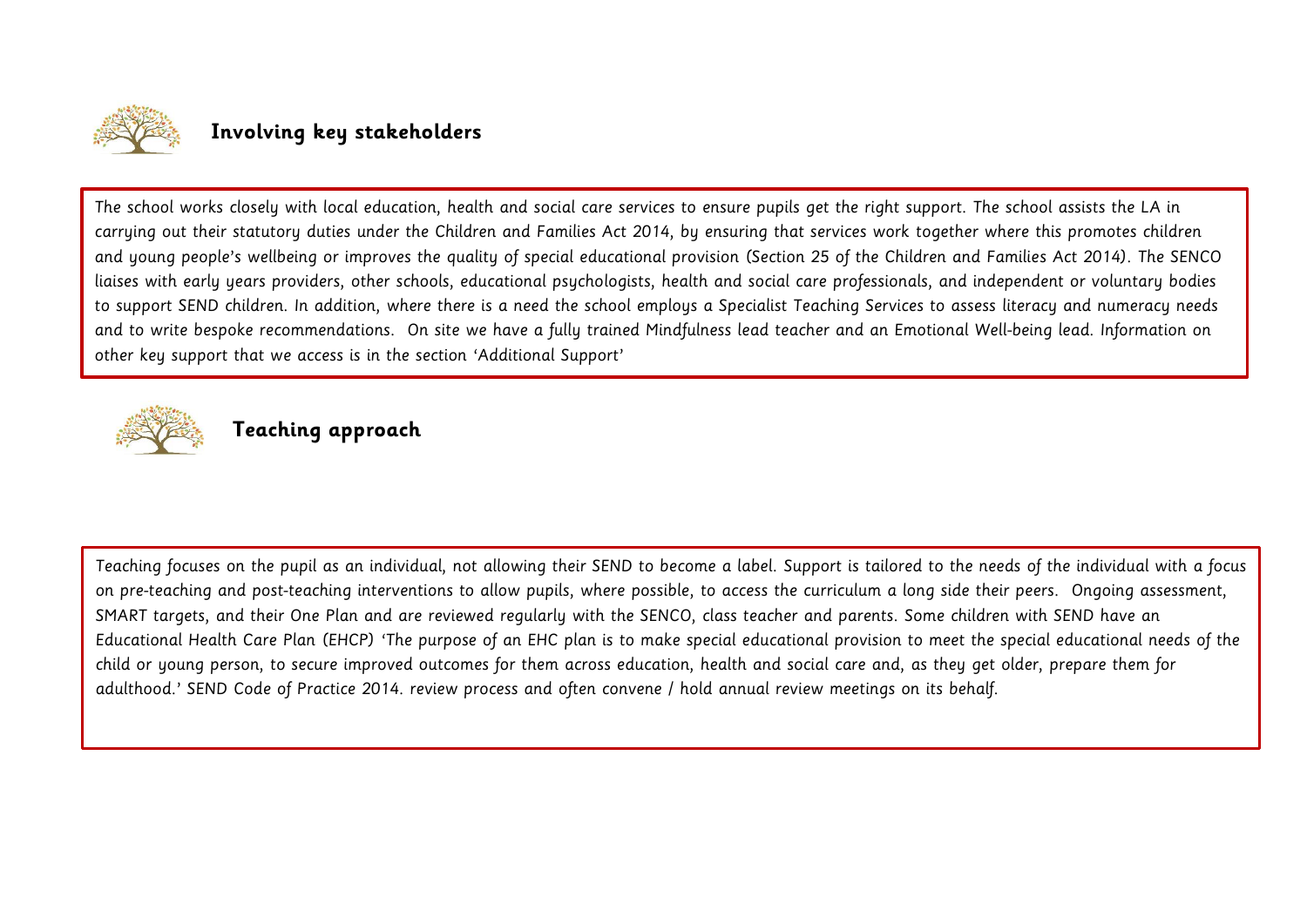

### <span id="page-7-0"></span>**Transition support**

Key transition times are: entering Nursery, entering Reception (if provider is different to St Mary's CE Primary School) and from primary to secondary school. In order to aid a smooth transition, families of all children with SEND will have a meeting with the SENDCO to discuss how the bespoke transition arrangements will be delivered.

EHC plans will be reviewed and amended in sufficient time prior to a pupil moving between key phases of education, to allow for planning for and, where necessary, commissioning of; support and provision at the new phase.

For all children with SEND, when moving from St Mary's, the SENCO meets with the SENCO from the receiving school to discuss needs, strategies, interventions and equipment for specific pupils.



### <span id="page-7-1"></span>**Adaptations to the curriculum and learning environment**

According to specific needs of pupils they may work in small groups with a teaching assistant or one to one to allow them to access the curriculum at an appropriate level. The use of equipment such as laptops and writing boards help them to work with their peers.

Adaptations to the environment have included ramps being built, doors adapted and soundproofing to promote inclusion.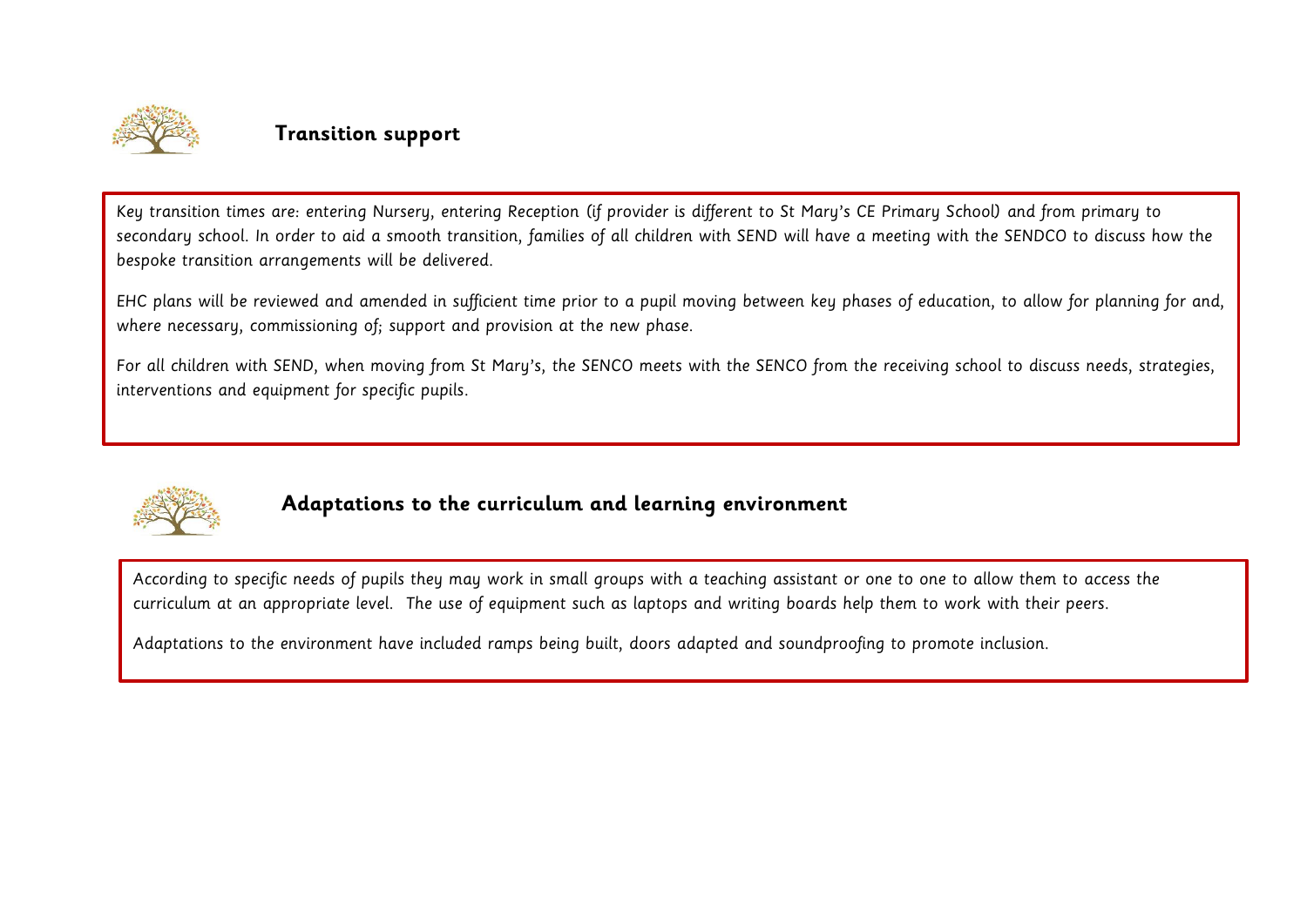<span id="page-8-0"></span>

St Mary's is an inclusive school. SEND children are encouraged to participate in every aspect of the curriculum, including all the after school clubs, school trips and the year six residential. Where necessary, specific plans are put into place to enable them to do this. They are fully integrated in all areas of school life. For example all children have the chance to lead worship, participate in class assemblies and fully participate in Christmas nativity plays. They have the opportunity to take responsibilities such as; becoming school councillors, librarians and sports leaders.



## <span id="page-8-1"></span>**Supporting emotional and social development**

We aim to have a supportive whole school structure to support and improve the emotional and social development of pupils with SEND. This is underpinned by our Social, Emotional and Mental Health Policy. The curriculum for PSHE focuses on promoting pupils' resilience, confidence and ability to learn through regular pupil voice questionnaires, well-being sessions and, if necessary one-to-one sessions with our Emotional Well-being Lead pupil's views are sought and listened to. We have a Mindfulness Coach who aims to equip all of our children with the skills to build resilience and selfawareness. Our school motto 'Investing in the uniqueness of each individual', participation in anti-bullying week coupled with our Anti-Bullying policy helps to prevent bullying.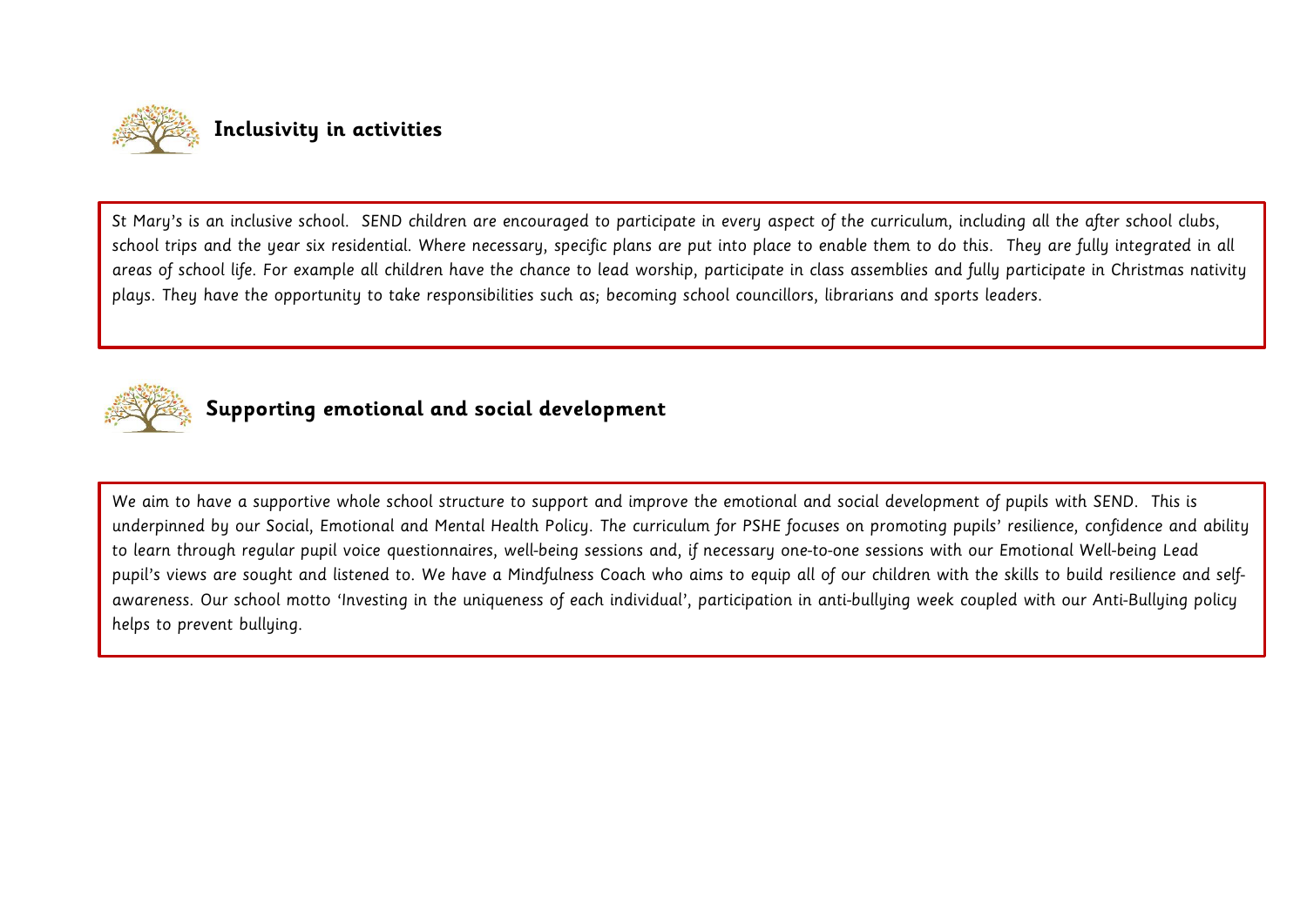

## <span id="page-9-0"></span>**Online safety**

The school has a 'managed system' that enables children to use the internet safely. We ensure every year group accesses 'internet safety' sessions termly to ensure they are up-to-date with current issues and practises. WE participate in Safer Internet day. We do recognise that the use of these new technologies can put young people at risk both within and outside of the classroom and as such, the school has developed a separate policy, which details our approach to Online Safety and safeguarding children and staff when using technology. Please refer to the Online Safety Policy for more details.



## <span id="page-9-1"></span>**Evaluating effectiveness**

We evaluate the effectiveness of the provision in place to support pupils with SEND by including details of SEND, outcomes, action, agreed support, teaching strategies and the involvement of specialists, as part of our standard management information system to monitor the progress, behaviour and development of all pupils. This is discussed with class teachers and senior leaders at pupil progress meetings. Pupils with an EHCP have their plan reviewed by the local authority as a minimum every twelve months. At St Marys CE Primary School we co-operate with the local authority in arranging meetings with appropriate professionals and parents to discuss progress and set new targets.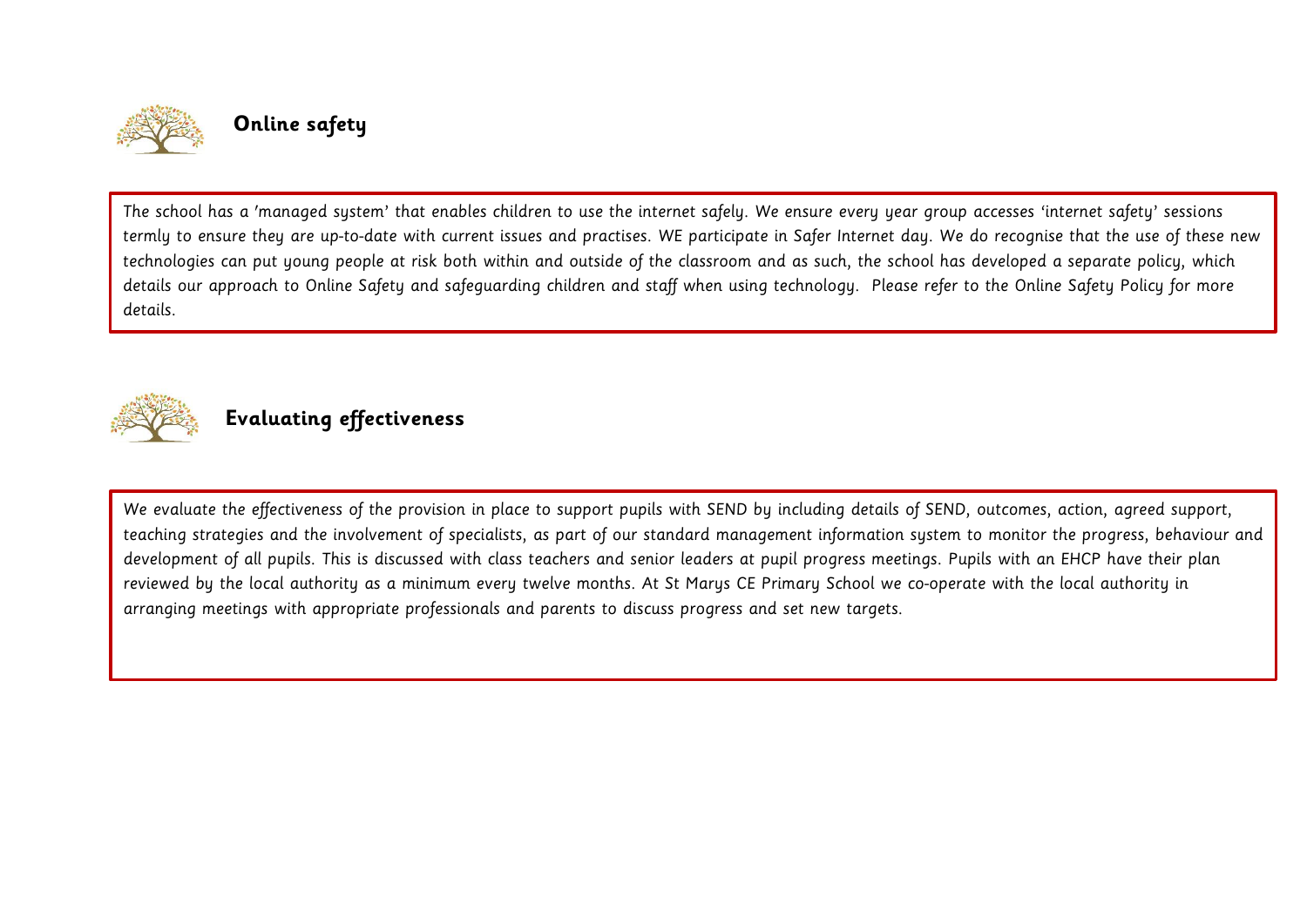

## <span id="page-10-0"></span>**Handling complaints**

In all cases of complaint, the school's written complaints procedure will be followed, allowing for a complaint to be considered informally at first. The Academy's Complaints Procedures Policy will be published on the school's website. Details of how to appeal to the SEND tribunal are in the SEND Local Offer link on our website.



<span id="page-10-1"></span>**Local Offer**

St Mary's CE Primary school comes under Stockton Local Authority. Details of their local offer can be found using the link below.

<https://www.stocktoninformationdirectory.org/kb5/stockton/directory/localoffer.page?localofferchannel=0>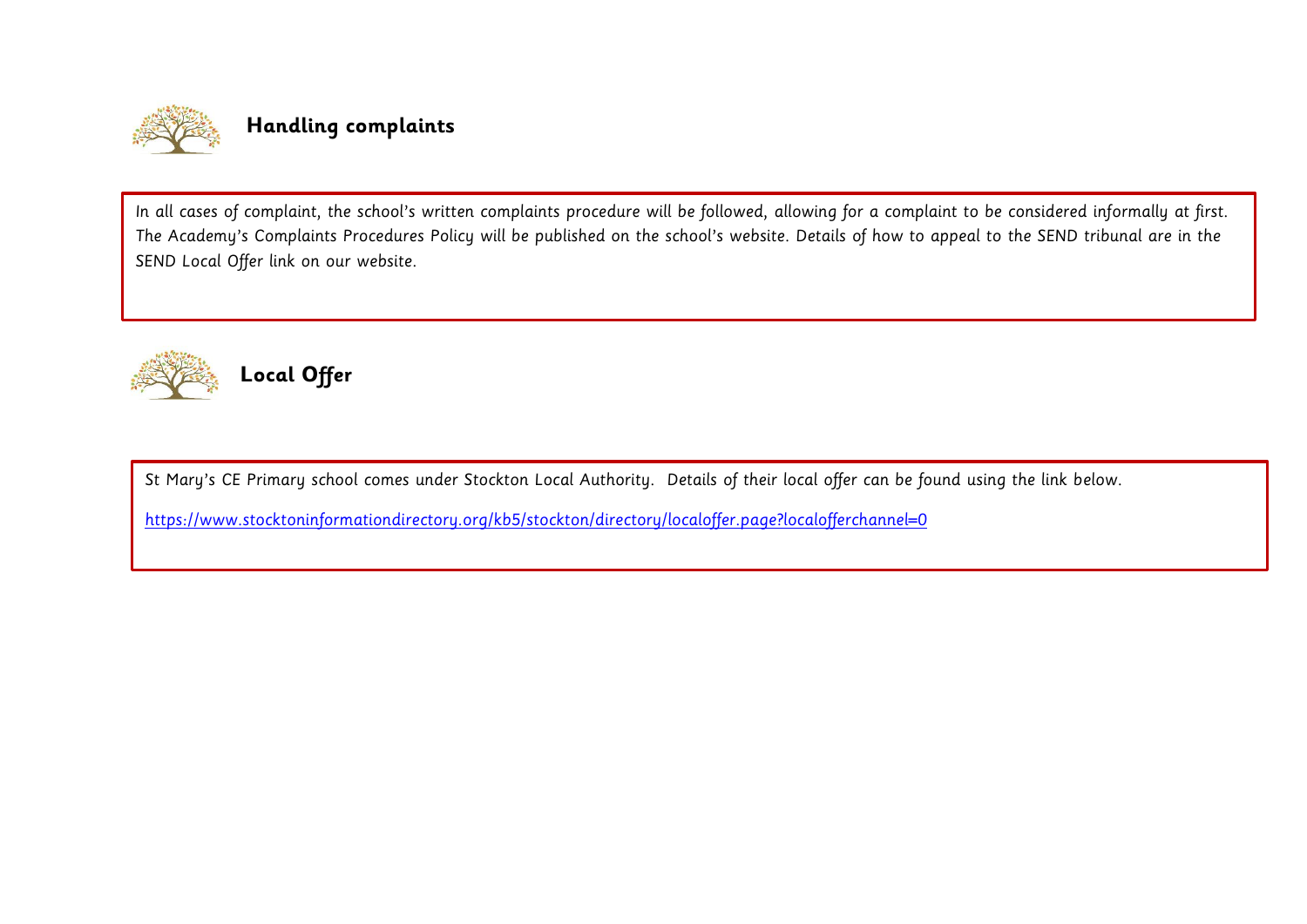<span id="page-11-0"></span>

| Name of individual                                              | Email address                  | Phone number  |
|-----------------------------------------------------------------|--------------------------------|---------------|
| Mr M Piper<br>Head teacher, DSL                                 | office@stmarysceprimary.co.uk  | 01642 581716  |
| Ms A Saunderson-Darkes,<br><b>Assistant Head teacher, SENCO</b> | adarkes@stmarysceprimary.co.uk | 01642 581716  |
| <b>Parent Partnership Service</b>                               |                                | 01642 527158  |
| <b>Chapel Mediation services</b>                                |                                | 01833 630306. |